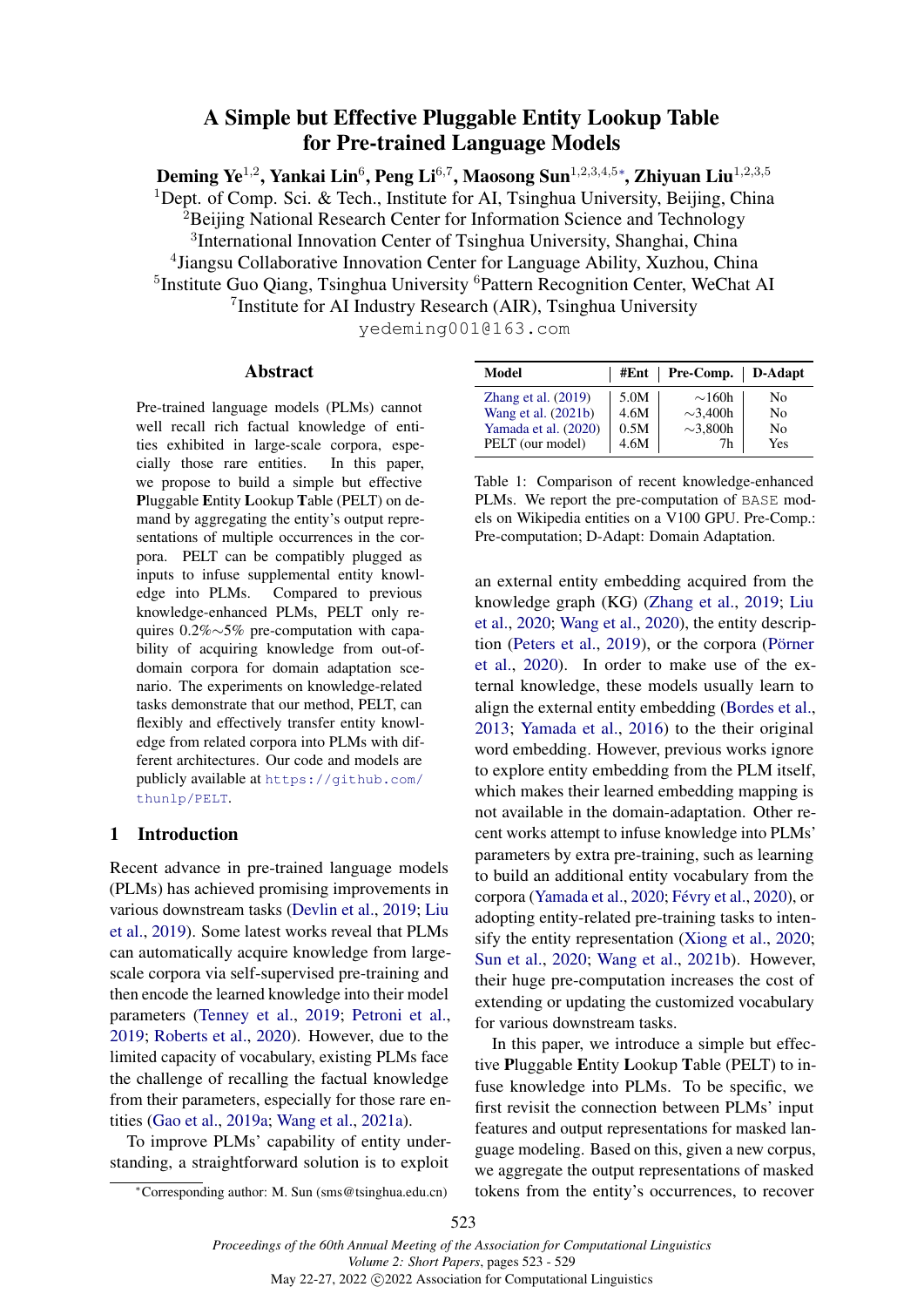an elaborate entity embedding from a well-trained PLM. Benefiting from the compatibility and flexibility of the constructed embedding, we can directly insert them into the corresponding positions of the input sequence to provide supplemental entity knowledge. As shown in Table [1,](#page-0-1) our method merely consumes 0.2%∼5% pre-computation compared with previous works, and it also supports the vocabulary from different domains simultaneously.

We conduct experiments on two knowledgerelated tasks, including knowledge probe and relation classification, across two domains (Wikipedia and biomedical publication). Experimental results show that PLMs with PELT can consistently and significantly outperform the corresponding vanilla models. In addition, the entity embedding obtained from multiple domains are compatible with the original word embedding and can be applied and transferred swiftly.

### 2 Methodology

In this section, we first revisit the masked language modeling pre-training objective. After that, we introduce the pluggable entity lookup table and explain how to apply it to incorporate knowledge into PLMs.

#### 2.1 Revisit Masked Language Modeling

PLMs conduct self-supervised pre-training tasks, such as masked language modeling (MLM) [\(De](#page-4-0)[vlin et al.,](#page-4-0) [2019\)](#page-4-0), to learn the semantic and syntactic knowledge from the large-scale unlabeled corpora [\(Rogers et al.,](#page-5-9) [2020\)](#page-5-9). MLM can be regarded as a kind of cloze task, which requires the model to predict the missing tokens based on its contextual representation. Formally, given a sequence of tokens  $X = (x_1, x_2, \ldots, x_n)$ , with  $x_i$  substituted by [MASK], PLMs, such as BERT, first take tokens' word embedding and position embedding as input and obtain the contextual representation:

$$
H = \text{Enc}(\text{LayerNorm}(\mathbf{E}(X) + P)), \quad (1)
$$

where  $Enc(\cdot)$  denotes a deep bidirectional Transformer encoder, LayerNorm(·) denotes layer nor-malization [\(Ba et al.,](#page-4-4) [2016\)](#page-4-4),  $\mathbf{E} \in \mathbb{R}^{|V| \times D}$  is the word embedding matrix, V is the word vocabulary, P is the absolute position embedding and  $H = (h_1, h_2, \ldots, h_n)$  is the contextual representation. After that, BERT applies a feed-forward network (FFN) and layer normalization on the con-



Figure 1: An illustration of the our PELT.

textual representation to compute the output representation of  $x_i$ :

<span id="page-1-0"></span>
$$
r_{x_i} = \text{LayerNorm}(\text{FFN}(\boldsymbol{h}_i)).\tag{2}
$$

Since the weights in the softmax layer and word embeddings are tied in BERT, the model calculate the product of  $r_{x_i}$  and the input word embedding matrix to further compute  $x_i$ 's cross-entropy loss among all the words:

$$
\mathcal{L} = -\sum \log \Pr(x_i | \mathbf{r}_{x_i})
$$
  
= 
$$
-\sum \log \frac{\exp(\mathbf{E}(x_i)^T \mathbf{r}_{x_i})}{\sum_{w_j \in V} \exp(\mathbf{E}(w_j)^T \mathbf{r}_{x_i})}.
$$
 (3)

#### <span id="page-1-2"></span>2.2 Construct Pluggable Entity Embedding

Due to the training efficiency, the vocabulary sizes in existing PLMs typically range from 30K to 60K subword units, and thus PLMs have to disperse the information of massive entities into their subword embeddings. Through revisiting the MLM loss in Eq. [3,](#page-1-0) we could intuitively observe that the word embedding and the output representation of BERT are located in the same vector space. Hence, we are able to recover the entity embedding from BERT's output representations to infuse their contextualized knowledge to the model.

To be specific, given a general or domainspecific corpus, we design to build the lookup table for entities that occurs in the downstream tasks on demand. For an entity e, such as a Wikidata entity or a proper noun entity, we construct its embedding  $E(e)$  as follows:

<span id="page-1-1"></span>**Direction** A feasible method to add entity  $e$  to the vocabulary of PLM is to optimize its embedding  $E(e)$  for the MLM loss with other parameters frozen. We collect the sentences  $S_e$  that contain entity e and substitute it with [MASK]. The total influence of  $\mathbf{E}(e)$  to the MLM loss in  $S_e$  can be formulated as:

$$
\mathcal{L}(e) = -\sum_{x_i \in S_e} \log \Pr(e|\mathbf{r}_{x_i})
$$

$$
= \sum_{x_i \in S_e} \log Z_{x_i} - \mathbf{E}(e)^T \sum_{x_i \in S_e} \mathbf{r}_{x_i}, \tag{4}
$$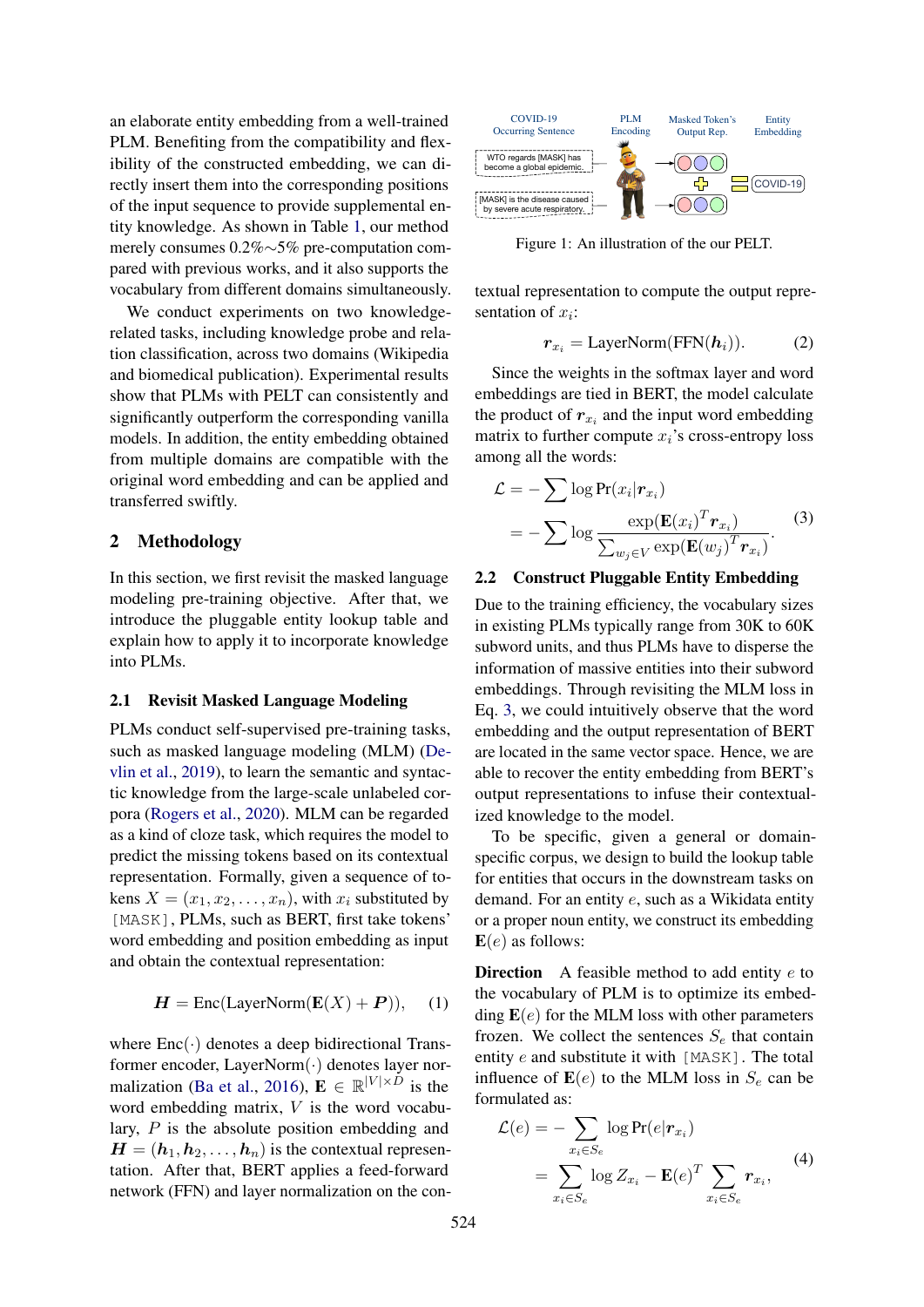where  $Z_{x_i} = \sum_{w_j \in V \cup \{e\}} \exp(\mathbf{E}(w_j)^T \mathbf{r}_{x_i}), x_i$ is the replaced masked token for entity e and  $r_{x_i}$  is the PLM's output representation of  $x_i$ .

Compared with the total impact of the entire vocabulary on  $Z_{x_i}$ ,  $\mathbf{E}(e)$  has a much smaller impact. If we ignore the minor effect of  $\mathbf{E}(e)$  on  $Z_{x_i}$ , the optimal solution of  $\mathbf{E}(e)$  for  $\mathcal{L}(e)$  is proportional to  $\sum_{x_i \in S_e} r_{x_i}$ . Hence, we set  $\mathbf{E}(e)$  as:

$$
\mathbf{E}(e) = C \cdot \sum_{x_i \in S_e} r_{x_i},\tag{5}
$$

where C denotes the scaling factor.

Practically,  $E(e)$  also serves as the negative loglikelihood of other words' MLM loss [\(Kong et al.,](#page-5-10) [2020\)](#page-5-10). However, [Gao et al.](#page-4-1) [\(2019a\)](#page-4-1) indicates that the gradient from such negative log-likelihood will push all words to a uniformly negative direction, which weakens the quality of rare words' representation. Here, we ignore this negative term and obtain the informative entity embedding from Eq. [5.](#page-2-0)

**Norm** We define  $p(e)$  as the position embedding for entity e. Since the layer normalization in Eq. [1](#page-1-1) makes the norm  $|\mathbf{E}(e) + \boldsymbol{p}(e)|$  to  $D^{\frac{1}{2}}$ , we find that the norm  $|E(e)|$  has little effect on the input feature of the encoder in use. Therefore, we set the norm of all the entity embeddings as a constant L. Then, we evaluate the model with different  $L$  on the unsupervised knowledge probe task and choose the best  $L$  for those fine-tuning tasks.

#### 2.3 Infuse Entity Knowledge into PLMs

Since the entity embedding we obtained and the original word embedding are both obtained from the masked language modeling objective, the entity can be regarded as a special input token. To infuse entity knowledge into PLMs, we apply a pair of bracket to enclose the constructed entity embedding and then insert it after the original entity's subwords. For example, the original input,

*Most people with COVID-19 have a dry* [MASK] *they can feel in their chest.* becomes

*Most people with COVID-19 (COVID-19) have a dry* [MASK] *they can feel in their chest.*

Here, the entity *COVID-19* adopts our constructed entity embedding and other words use their original embedding. We simply convey the modified input to the PLM for encoding without any additional structures or parameters, to help the model predict [MASK] as *cough*.

A note on entity links In previous section, we hypothesize that we know the entity linking annotations for the involved string name. In practice, we can obtain the gold entity links provided by some datasets like FewRel 1.0. For the datasets where the linking annotations are not available, we employ a heuristic string matching for entity linking<sup>[1](#page-2-1)</sup>.

#### <span id="page-2-0"></span>3 Experiment

### 3.1 Implementation Details

We choose  $RoBERTa_{Base}$  [\(Liu et al.,](#page-5-0) [2019\)](#page-5-0), a welloptimized PLM, as our baseline model and we equip it with our constructed entity embedding to obtain the PELT model. For the knowledge probe task, we further experiment with another encoder-architecture model, uncased BERT<sub>Base</sub> [\(Devlin](#page-4-0) [et al.,](#page-4-0) [2019\)](#page-4-0), and an encoder-decoder-architecture model,  $BART_{Base}$  [\(Lewis et al.,](#page-5-11) [2020\)](#page-5-11).

We adopt Wikipedia and biomedical S2ORC [\(Lo](#page-5-12) [et al.,](#page-5-12) [2020\)](#page-5-12) as the domain-specific corpora and split them into sentences with NLTK [\(Xue,](#page-6-6) [2011\)](#page-6-6). For Wikipedia, we adopt a heuristic entity linking strategy with the help of hyperlink annotations. For the used FewRel 1.0 and Wiki80 datasets, we directly use the annotated linking information. For other datasets, we link the given entity name through a simple string match. For each necessary entity, we first extract up to 256 sentences containing the entity from the corpora. We adopt Wikipedia as the domain-specific corpus for FewRel 1.0, Wiki80 and LAMA, and we adopt S2ORC as the domain-specific corpus for FewRel 2.0. After that, we construct the entity embedding according to Section [2.2.](#page-1-2)

We search the norm of entity embedding L among 1-10 on the knowledge probe task. We find  $L = 7, 10, 3$  performs a bit better for RoBERTa, BERT and BART respectively. In the fine-tuning process, we freeze the constructed embeddings as an lookup table with the corresponding norm. After that, we run all the fine-tuning experiments with 5 different seeds and report the average score.

#### 3.2 Baselines

We select three of the most representative entityaware baselines, which adopt an external entity embedding, an entity-related pre-training task, or a trainable entity embedding: (1) ERNIE [\(Zhang](#page-6-0) [et al.,](#page-6-0) [2019\)](#page-6-0) involves the entity embedding learned from Wikidata relation [\(Bordes et al.,](#page-4-2) [2013\)](#page-4-2). We

<span id="page-2-1"></span><sup>&</sup>lt;sup>1</sup>Details are shown in the Appendix.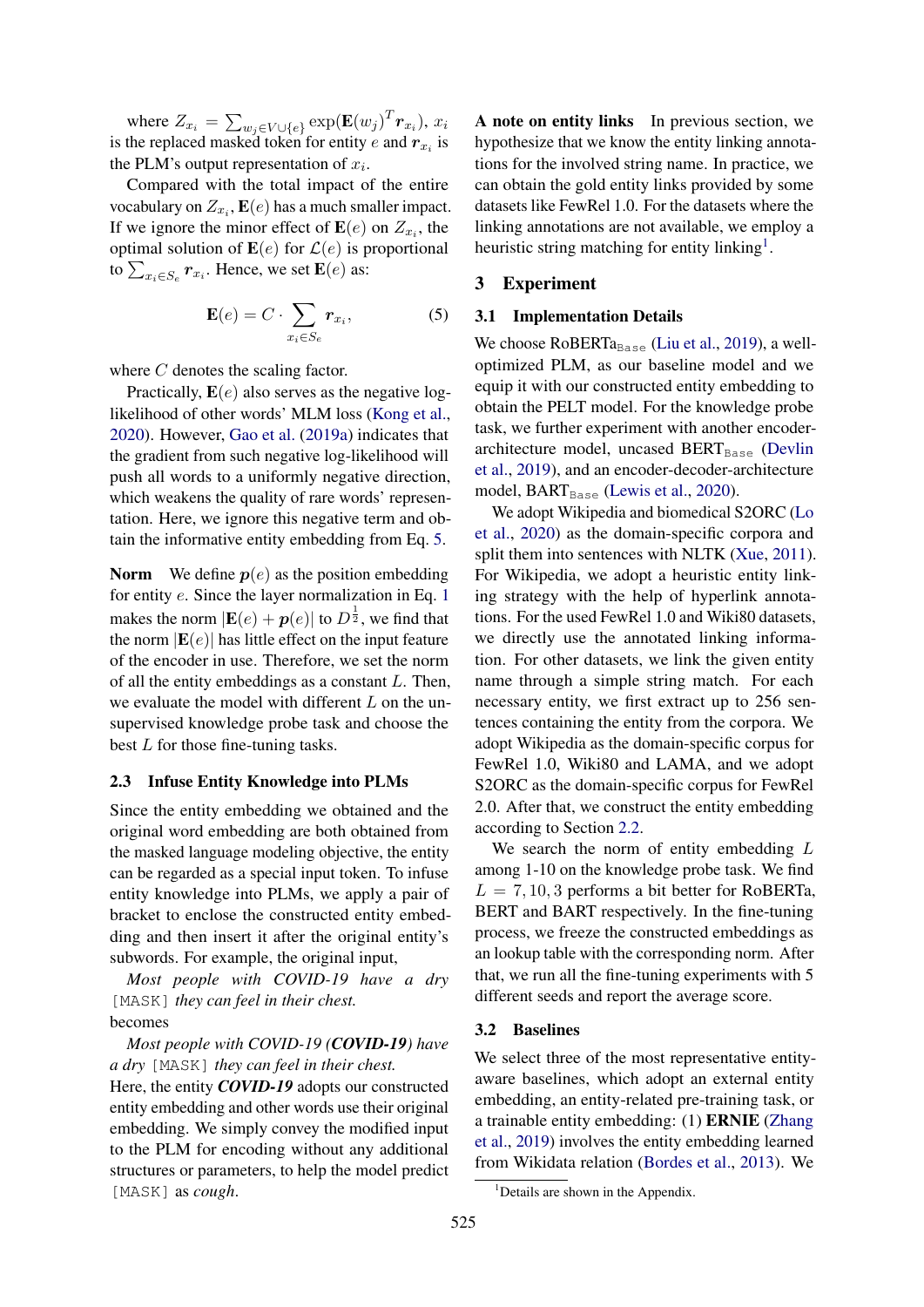<span id="page-3-0"></span>

| Model             |                           |                                                                                                                                                                | <b>FewRel 1.0</b> |                                                                                                                                                    |  | <b>FewRel 2.0</b> |                  |                  |                          |
|-------------------|---------------------------|----------------------------------------------------------------------------------------------------------------------------------------------------------------|-------------------|----------------------------------------------------------------------------------------------------------------------------------------------------|--|-------------------|------------------|------------------|--------------------------|
|                   | Ext. Pretrain $\Big $ 5-1 |                                                                                                                                                                | $5-5$             | $10-1$                                                                                                                                             |  | $10-5$   5-1      | $5-5$            | $10-1$           | $10-5$                   |
| $ERNIE^{\dagger}$ |                           |                                                                                                                                                                |                   | 92.7 <sub>±0.2</sub> 97.9 <sub>±0.0</sub> 87.7 <sub>±0.4</sub> 96.1 <sub>±0.1</sub> 66.4 <sub>±1.6</sub>                                           |  |                   | $88.2_{\pm 0.5}$ | $51.2_{\pm 0.7}$ | $80.1_{+1.0}$            |
| <b>KEPLER</b>     | $\checkmark$              |                                                                                                                                                                |                   |                                                                                                                                                    |  |                   |                  |                  | $82.1_{\pm 0.1}$         |
| <b>LUKE</b>       |                           |                                                                                                                                                                |                   | 91.8 <sub>±0.4</sub> 97.5 <sub>±0.1</sub> 85.3 <sub>±0.4</sub> 95.3 <sub>±0.1</sub> 64.8 <sub>±1.4</sub> 89.2 <sub>±0.2</sub> 46.6 <sub>±0.8</sub> |  |                   |                  |                  | $80.5_{\pm 0.5}$         |
| <b>RoBERTa</b>    |                           | $90.4_{\pm 0.3}$                                                                                                                                               |                   | $96.2_{\pm 0.0}$ $84.2_{\pm 0.5}$ $93.9_{\pm 0.1}$ $71.2_{\pm 2.1}$ $89.4_{\pm 0.2}$                                                               |  |                   |                  | $53.3_{\pm 0.8}$ | $83.1_{\pm 0.4}$         |
| PELT              |                           | $\parallel$ 92.7 <sub>±0.3</sub> 97.5 <sub>±0.0</sub> 87.5 <sub>±0.3</sub> 95.4 <sub>±0.1</sub> 75.0 <sub>±1.3</sub> 92.1 <sub>±0.2</sub> 60.4 <sub>±1.1</sub> |                   |                                                                                                                                                    |  |                   |                  |                  | $\mathbf{85.6}_{\pm0.2}$ |

Table 2: The accuracy on the FewRel dataset.  $N-K$  indicates the  $N$ -way K-shot configuration. Both of FewRel 1.0 and FewRel 2.0 are trained on the Wikipedia domain, and FewRel 2.0 is tested on the biomedical domain. ERNIE<sup>†</sup> has seen facts in the FewRel 1.0 test set during pre-training. We report standard deviations as subscripts.

<span id="page-3-1"></span>

| Model         | $1\%$                       | 10%              | $100\%$                     |
|---------------|-----------------------------|------------------|-----------------------------|
| <b>ERNIE</b>  | $66.4_{\pm 0.4}$            | $87.7_{\pm 0.2}$ | $93.4_{\pm 0.1}$            |
| <b>KEPLER</b> | $62.3{\scriptstyle \pm1.0}$ | $85.4_{\pm 0.2}$ | $91.7{\scriptstyle \pm0.1}$ |
| LUKE          | $63.1_{\pm 1.0}$            | $86.9_{\pm 0.4}$ | $92.9_{\pm 0.1}$            |
| RoBERTa       | $59.8_{\pm 1.7}$            | $85.7_{\pm 0.2}$ | $91.7_{\pm 0.1}$            |
| <b>PELT</b>   | $65.6_{\pm 1.0}$            | $88.3_{\pm 0.3}$ | $93.4_{\pm 0.1}$            |

Table 3: The accuracy on the test set of Wiki80. 1%/ 10% indicate using 1%/ 10% supervised training data respectively.

adopt the RoBERTa version of ERNIE provided by [Wang et al.](#page-6-1) [\(2021b\)](#page-6-1); (2) KEPLER [\(Wang](#page-6-1) [et al.,](#page-6-1) [2021b\)](#page-6-1) encodes textual entity description into entity embedding and learns fact triples and language modeling simultaneously; (3) LUKE [\(Ya](#page-6-2)[mada et al.,](#page-6-2) [2020\)](#page-6-2) learns a trainable entity embedding to help the model predict masked tokens and masked entities in the sentences.

### 3.3 Relation Classification

Relation Classification (RC) aims to predict the relationship between two entities in a given text. We evaluate the models on two scenarios, the fewshot setting and the full-data setting.

The few-shot setting focuses on long-tail relations without sufficient training instances. We evaluate models on FewRel 1.0 [\(Han et al.,](#page-4-5) [2018\)](#page-4-5) and FewRel 2.0 [\(Gao et al.,](#page-4-6) [2019b\)](#page-4-6). FewRel 1.0 contains instances with Wikidata facts and FewRel 2.0 involves a biomedical-domain test set to examine the ability of domain adaptation. In the  $N$ -way  $K$ -shot setting, models are required to categorize the query as one of the existing  $N$  relations, each of which contains  $K$  supporting samples. We choose the state-of-the-art few-shot framework Proto [\(Snell et al.,](#page-5-13) [2017\)](#page-5-13) with different PLM encoders for evaluation. For the full-data setting, we evaluate models on the Wiki80, which contains 80 relation types from Wikidata. We also add 1% and 10% settings, meaning using only 1% / 10%

<span id="page-3-2"></span>

| Model            |        | <b>LAMA</b>  | <b>LAMA-UHN</b> |              |  |
|------------------|--------|--------------|-----------------|--------------|--|
|                  | $G-RE$ | <b>T-REx</b> | $G-RE$          | <b>T-REx</b> |  |
| <b>ERNIE</b>     | 10.0   | 24.9         | 5.9             | 19.4         |  |
| <b>KEPLER</b>    | 5.5    | 23.4         | 2.5             | 15.4         |  |
| LUKE             | 3.8    | 32.0         | 2.0             | 25.3         |  |
| <b>ROBERTa</b>   | 5.4    | 24.7         | 2.2             | 17.0         |  |
| <b>PELT</b>      | 6.4    | 27.5         | 2.8             | 19.3         |  |
| <b>BERT</b>      | 13.9   | 34.9         | 8.8             | 26.8         |  |
| <b>BERT-PELT</b> | 13.3   | 40.7         | 8.9             | 34.5         |  |
| <b>BART</b>      | 5.1    | 15.9         | 1.3             | 12.0         |  |
| BART-PELT        | 6.9    | 24.4         | 2.1             | 14.9         |  |

Table 4: Mean P@1 on the knowledge probe benchmark. G-RE: Google-RE.

data of the training sets.

As shown in Table [2](#page-3-0) and Table [3,](#page-3-1) on FewRel 1.0 and Wiki80 in Wikipedia domain, RoBERTa with PELT beats the RoBERTa model by a large margin (e.g. +3.3% on 10way-1shot), and it even achieves comparable performance with ERNIE, which has access to the knowledge graph. Our model also gains huge improvements on FewRel 2.0 in the biomedical domain (e.g.  $+7.1\%$  on 10way-1shot), while the entity-aware baselines have little advance in most settings. Compared with most existing entity-aware PLMs which merely obtain domain-specific knowledge in the pre-training phase, our proposed pluggable entity lookup table can dynamically update the models' knowledge from the out-of-domain corpus on demand.

### 3.4 Knowledge Probe

We conduct experiments on a widely-used knowledge probe dataset, LAMA [\(Petroni et al.,](#page-5-2) [2019\)](#page-5-2). It applies cloze-style questions to examine PLMs' ability on recalling facts from their parameters. For example, given a question template *Paris is the capital of* [MASK], PLMs are required to predict the masked token properly. In this paper, we not only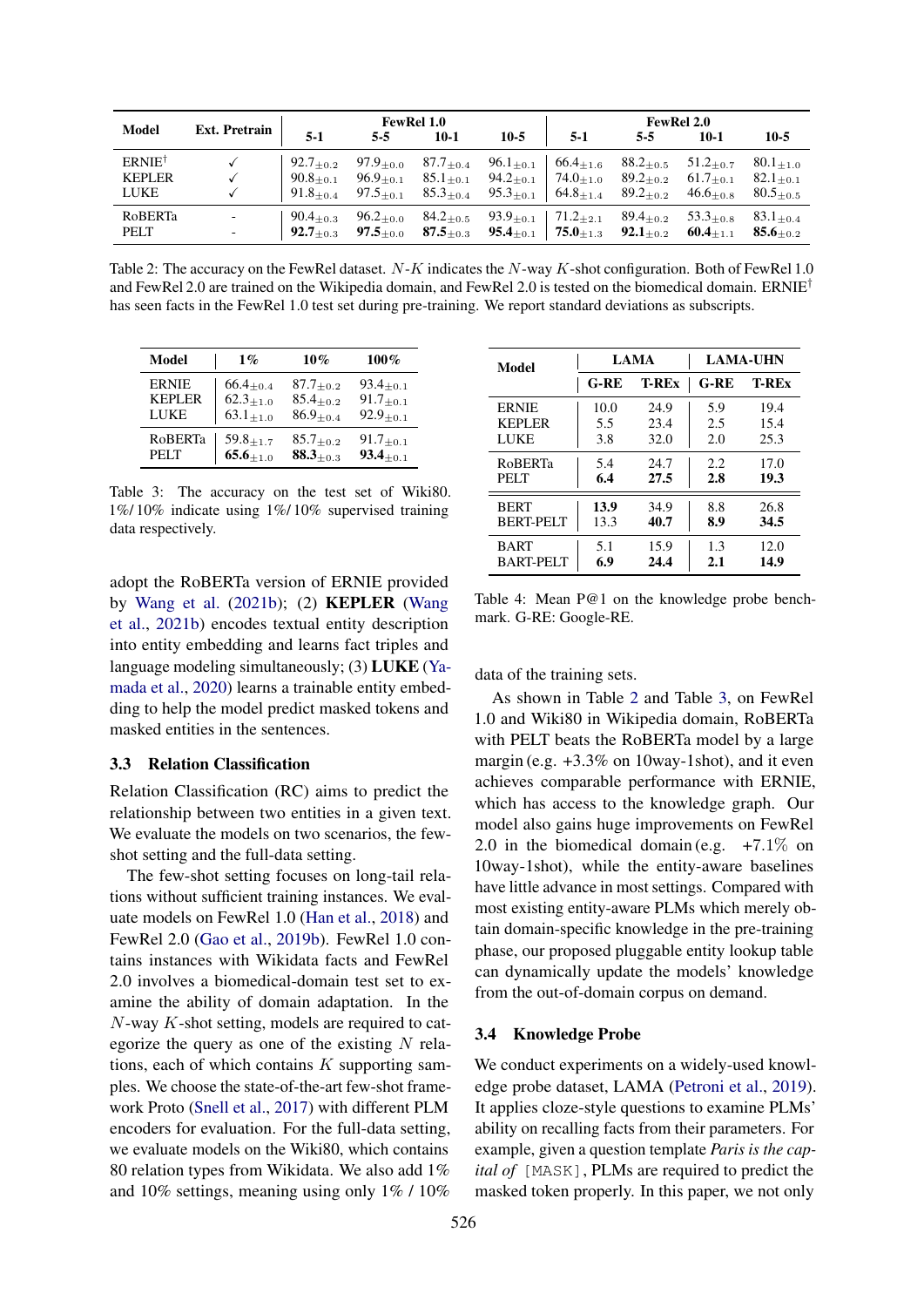<span id="page-4-8"></span>

| Model       | [0,10) | [10, 50) | [50, 100] | $[100, +)$ |
|-------------|--------|----------|-----------|------------|
| RoBERTa     | 18.1   | 21.1     | 25.8      | 26.1       |
| <b>PELT</b> | 21.9   | 24.8     | 29.0      | 28.7       |

Table 5: Mean P@1 on T-Rex with respect to the subject entity's frequency in Wikipedia.

use Gooogle-RE and T-REx [\(ElSahar et al.,](#page-4-7) [2018\)](#page-4-7) which focus on factual knowledge, but also evaluate models on LAMA-UHN [\(Pörner et al.,](#page-5-7) [2020\)](#page-5-7) which filters out the easy questionable templates.

As shown in Table [4,](#page-3-2) without any pre-training, the PELT model can directly absorb the entity knowledge from the extended input sequence to recall more factual knowledge, which demonstrates that the entity embeddings we constructed are compatible with original word embeddings. We also find that our method can also bring huge improvements to both BERT and BART in the knowledge probe task, which proves our method's generalization on different-architecture PLMs.

Effect of Entity Frequency Table [5](#page-4-8) shows the P@1 results with respect to the entity frequency. While RoBERTa performs worse on rare entities than frequent entities, PELT brings a substantial improvement on rare entities, i.e., near 3.8 mean P@1 gains on entities that occur less than 50 times.

### 4 Conclusion

In this paper, we propose PELT, a flexible entity lookup table, to incorporate up-to-date knowledge into PLMs. By constructing entity embeddings on demand, PLMs with PELT can recall rich factual knowledge to help downstream tasks.

### Acknowledgement

This work is supported by the National Key R&D Program of China (No. 2020AAA0106502), Institute Guo Qiang at Tsinghua University, and International Innovation Center of Tsinghua University, Shanghai, China. We thank Zhengyan Zhang and other members of THUNLP for their helpful discussion and feedback. Deming Ye conducted the experiments. Deming Ye, Yankai Lin, Xiaojun Xie and Peng Li wrote the paper. Maosong Sun and Zhiyuan Liu provided valuable advices to the research.

#### References

- <span id="page-4-4"></span>Lei Jimmy Ba, Jamie Ryan Kiros, and Geoffrey E. Hinton. 2016. [Layer normalization.](http://arxiv.org/abs/1607.06450) *CoRR*, abs/1607.06450.
- <span id="page-4-2"></span>Antoine Bordes, Nicolas Usunier, Alberto García-Durán, Jason Weston, and Oksana Yakhnenko. 2013. [Translating embeddings for modeling multi](https://proceedings.neurips.cc/paper/2013/hash/1cecc7a77928ca8133fa24680a88d2f9-Abstract.html)[relational data.](https://proceedings.neurips.cc/paper/2013/hash/1cecc7a77928ca8133fa24680a88d2f9-Abstract.html) In *Advances in Neural Information Processing Systems 26: 27th Annual Conference on Neural Information Processing Systems 2013. Proceedings of a meeting held December 5-8, 2013, Lake Tahoe, Nevada, United States*, pages 2787– 2795.
- <span id="page-4-0"></span>Jacob Devlin, Ming-Wei Chang, Kenton Lee, and Kristina Toutanova. 2019. [BERT: Pre-training of](https://doi.org/10.18653/v1/N19-1423) [deep bidirectional transformers for language under](https://doi.org/10.18653/v1/N19-1423)[standing.](https://doi.org/10.18653/v1/N19-1423) In *Proceedings of the 2019 Conference of the North American Chapter of the Association for Computational Linguistics: Human Language Technologies, Volume 1 (Long and Short Papers)*, pages 4171–4186, Minneapolis, Minnesota. Association for Computational Linguistics.
- <span id="page-4-7"></span>Hady ElSahar, Pavlos Vougiouklis, Arslen Remaci, Christophe Gravier, Jonathon S. Hare, Frédérique Laforest, and Elena Simperl. 2018. [T-rex: A large](http://www.lrec-conf.org/proceedings/lrec2018/summaries/632.html) [scale alignment of natural language with knowledge](http://www.lrec-conf.org/proceedings/lrec2018/summaries/632.html) [base triples.](http://www.lrec-conf.org/proceedings/lrec2018/summaries/632.html) In *Proceedings of the Eleventh International Conference on Language Resources and Evaluation, LREC 2018, Miyazaki, Japan, May 7- 12, 2018*. European Language Resources Association (ELRA).
- <span id="page-4-3"></span>Thibault Févry, Livio Baldini Soares, Nicholas FitzGerald, Eunsol Choi, and Tom Kwiatkowski. 2020. [En](https://doi.org/10.18653/v1/2020.emnlp-main.400)[tities as experts: Sparse memory access with entity](https://doi.org/10.18653/v1/2020.emnlp-main.400) [supervision.](https://doi.org/10.18653/v1/2020.emnlp-main.400) In *Proceedings of the 2020 Conference on Empirical Methods in Natural Language Processing (EMNLP)*, pages 4937–4951, Online. Association for Computational Linguistics.
- <span id="page-4-1"></span>Jun Gao, Di He, Xu Tan, Tao Qin, Liwei Wang, and Tie-Yan Liu. 2019a. [Representation degeneration prob](https://openreview.net/forum?id=SkEYojRqtm)[lem in training natural language generation models.](https://openreview.net/forum?id=SkEYojRqtm) In *7th International Conference on Learning Representations, ICLR 2019, New Orleans, LA, USA, May 6-9, 2019*. OpenReview.net.
- <span id="page-4-6"></span>Tianyu Gao, Xu Han, Hao Zhu, Zhiyuan Liu, Peng Li, Maosong Sun, and Jie Zhou. 2019b. [FewRel 2.0:](https://doi.org/10.18653/v1/D19-1649) [Towards more challenging few-shot relation classifi](https://doi.org/10.18653/v1/D19-1649)[cation.](https://doi.org/10.18653/v1/D19-1649) In *Proceedings of the 2019 Conference on Empirical Methods in Natural Language Processing and the 9th International Joint Conference on Natural Language Processing (EMNLP-IJCNLP)*, pages 6250–6255, Hong Kong, China. Association for Computational Linguistics.
- <span id="page-4-5"></span>Xu Han, Hao Zhu, Pengfei Yu, Ziyun Wang, Yuan Yao, Zhiyuan Liu, and Maosong Sun. 2018. [FewRel:](https://doi.org/10.18653/v1/D18-1514)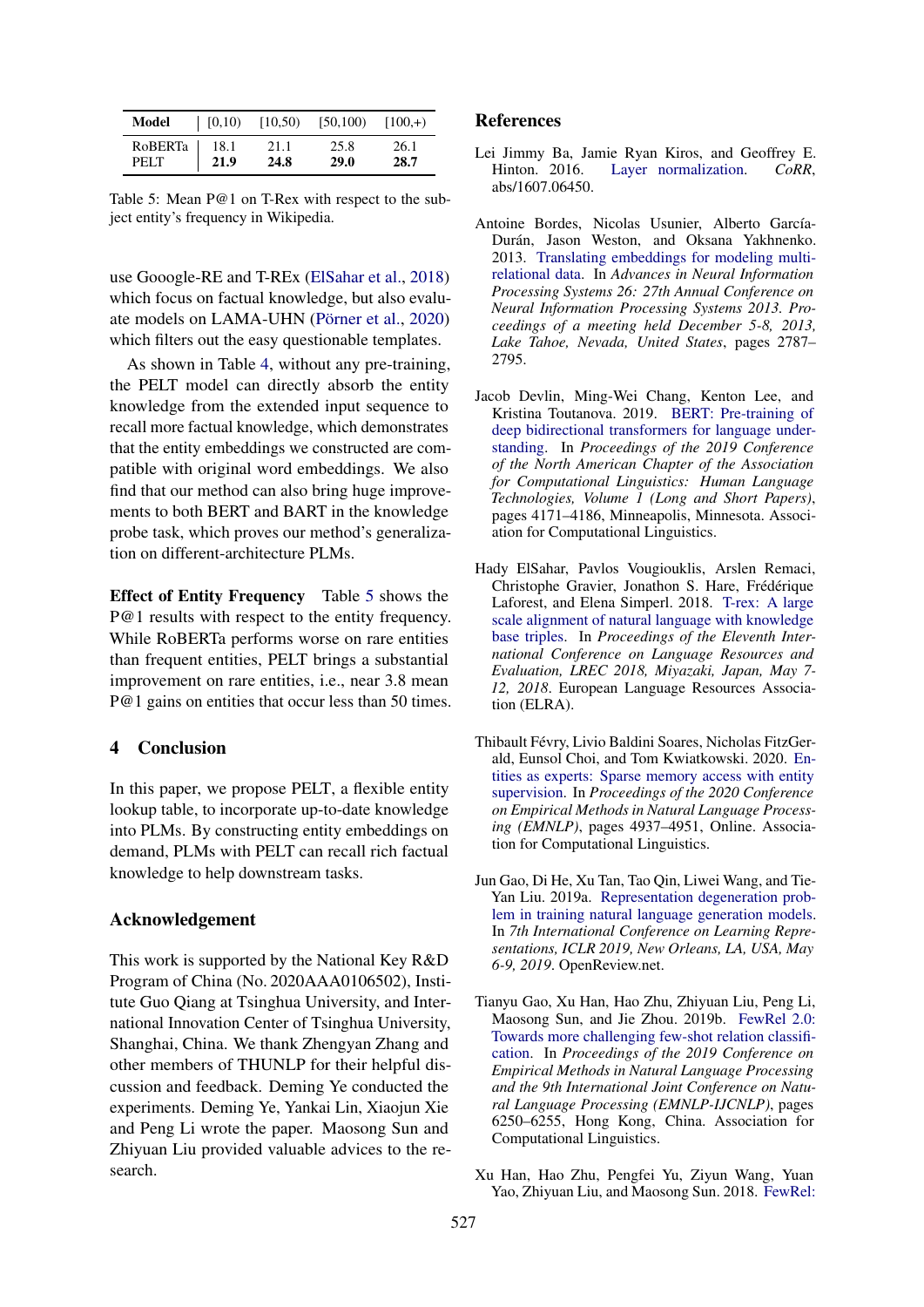[A large-scale supervised few-shot relation classifica](https://doi.org/10.18653/v1/D18-1514)[tion dataset with state-of-the-art evaluation.](https://doi.org/10.18653/v1/D18-1514) In *Proceedings of the 2018 Conference on Empirical Methods in Natural Language Processing*, pages 4803– 4809, Brussels, Belgium. Association for Computational Linguistics.

- <span id="page-5-14"></span>Diederik P. Kingma and Jimmy Ba. 2015. [Adam: A](http://arxiv.org/abs/1412.6980) [method for stochastic optimization.](http://arxiv.org/abs/1412.6980) In *3rd International Conference on Learning Representations, ICLR 2015, San Diego, CA, USA, May 7-9, 2015, Conference Track Proceedings*.
- <span id="page-5-10"></span>Lingpeng Kong, Cyprien de Masson d'Autume, Lei Yu, Wang Ling, Zihang Dai, and Dani Yogatama. 2020. [A mutual information maximization perspec](https://openreview.net/forum?id=Syx79eBKwr)[tive of language representation learning.](https://openreview.net/forum?id=Syx79eBKwr) In *8th International Conference on Learning Representations, ICLR 2020, Addis Ababa, Ethiopia, April 26- 30, 2020*. OpenReview.net.
- <span id="page-5-11"></span>Mike Lewis, Yinhan Liu, Naman Goyal, Marjan Ghazvininejad, Abdelrahman Mohamed, Omer Levy, Veselin Stoyanov, and Luke Zettlemoyer. 2020. [BART: denoising sequence-to-sequence pre](https://doi.org/10.18653/v1/2020.acl-main.703)[training for natural language generation, translation,](https://doi.org/10.18653/v1/2020.acl-main.703) [and comprehension.](https://doi.org/10.18653/v1/2020.acl-main.703) In *Proceedings of the 58th Annual Meeting of the Association for Computational Linguistics, ACL 2020, Online, July 5-10, 2020*, pages 7871–7880. Association for Computational Linguistics.
- <span id="page-5-5"></span>Weijie Liu, Peng Zhou, Zhe Zhao, Zhiruo Wang, Qi Ju, Haotang Deng, and Ping Wang. 2020. [K-](https://aaai.org/ojs/index.php/AAAI/article/view/5681)[BERT: enabling language representation with knowl](https://aaai.org/ojs/index.php/AAAI/article/view/5681)[edge graph.](https://aaai.org/ojs/index.php/AAAI/article/view/5681) In *The Thirty-Fourth AAAI Conference on Artificial Intelligence, AAAI 2020, The Thirty-Second Innovative Applications of Artificial Intelligence Conference, IAAI 2020, The Tenth AAAI Symposium on Educational Advances in Artificial Intelligence, EAAI 2020, New York, NY, USA, February 7-12, 2020*, pages 2901–2908. AAAI Press.
- <span id="page-5-0"></span>Yinhan Liu, Myle Ott, Naman Goyal, Jingfei Du, Mandar Joshi, Danqi Chen, Omer Levy, Mike Lewis, Luke Zettlemoyer, and Veselin Stoyanov. 2019. RoBERTa: A robustly optimized BERT pretraining approach. *CoRR*, abs/1907.11692.
- <span id="page-5-12"></span>Kyle Lo, Lucy Lu Wang, Mark Neumann, Rodney Kinney, and Daniel Weld. 2020. [S2ORC: The semantic](https://doi.org/10.18653/v1/2020.acl-main.447) [scholar open research corpus.](https://doi.org/10.18653/v1/2020.acl-main.447) In *Proceedings of the 58th Annual Meeting of the Association for Computational Linguistics*, pages 4969–4983, Online. Association for Computational Linguistics.
- <span id="page-5-6"></span>Matthew E. Peters, Mark Neumann, Robert Logan, Roy Schwartz, Vidur Joshi, Sameer Singh, and Noah A. Smith. 2019. [Knowledge enhanced contextual word](https://doi.org/10.18653/v1/D19-1005) [representations.](https://doi.org/10.18653/v1/D19-1005) In *Proceedings of the 2019 Conference on Empirical Methods in Natural Language Processing and the 9th International Joint Conference on Natural Language Processing (EMNLP-IJCNLP)*, pages 43–54, Hong Kong, China. Association for Computational Linguistics.
- <span id="page-5-2"></span>Fabio Petroni, Tim Rocktäschel, Sebastian Riedel, Patrick Lewis, Anton Bakhtin, Yuxiang Wu, and Alexander Miller. 2019. [Language models as knowl](https://doi.org/10.18653/v1/D19-1250)[edge bases?](https://doi.org/10.18653/v1/D19-1250) In *Proceedings of the 2019 Conference on Empirical Methods in Natural Language Processing and the 9th International Joint Conference on Natural Language Processing (EMNLP-IJCNLP)*, pages 2463–2473, Hong Kong, China. Association for Computational Linguistics.
- <span id="page-5-7"></span>Nina Pörner, Ulli Waltinger, and Hinrich Schütze. 2020. [E-BERT: efficient-yet-effective entity embeddings](https://doi.org/10.18653/v1/2020.findings-emnlp.71) [for BERT.](https://doi.org/10.18653/v1/2020.findings-emnlp.71) In *Findings of the Association for Computational Linguistics: EMNLP 2020, Online Event, 16-20 November 2020*, volume EMNLP 2020 of *Findings of ACL*, pages 803–818. Association for Computational Linguistics.
- <span id="page-5-3"></span>Adam Roberts, Colin Raffel, and Noam Shazeer. 2020. [How much knowledge can you pack into the pa](https://doi.org/10.18653/v1/2020.emnlp-main.437)[rameters of a language model?](https://doi.org/10.18653/v1/2020.emnlp-main.437) In *Proceedings of the 2020 Conference on Empirical Methods in Natural Language Processing, EMNLP 2020, Online, November 16-20, 2020*, pages 5418–5426. Association for Computational Linguistics.
- <span id="page-5-9"></span>Anna Rogers, Olga Kovaleva, and Anna Rumshisky. 2020. [A primer in bertology: What we know about](https://transacl.org/ojs/index.php/tacl/article/view/2257) [how BERT works.](https://transacl.org/ojs/index.php/tacl/article/view/2257) *Trans. Assoc. Comput. Linguistics*, 8:842–866.
- <span id="page-5-13"></span>Jake Snell, Kevin Swersky, and Richard S. Zemel. 2017. [Prototypical networks for few-shot learning.](https://proceedings.neurips.cc/paper/2017/hash/cb8da6767461f2812ae4290eac7cbc42-Abstract.html) In *Advances in Neural Information Processing Systems 30: Annual Conference on Neural Information Processing Systems 2017, December 4-9, 2017, Long Beach, CA, USA*, pages 4077–4087.
- <span id="page-5-8"></span>Tianxiang Sun, Yunfan Shao, Xipeng Qiu, Qipeng Guo, Yaru Hu, Xuanjing Huang, and Zheng Zhang. 2020. [CoLAKE: Contextualized language and knowledge](https://doi.org/10.18653/v1/2020.coling-main.327) [embedding.](https://doi.org/10.18653/v1/2020.coling-main.327) In *Proceedings of the 28th International Conference on Computational Linguistics*, pages 3660–3670, Barcelona, Spain (Online). International Committee on Computational Linguistics.
- <span id="page-5-1"></span>Ian Tenney, Patrick Xia, Berlin Chen, Alex Wang, Adam Poliak, R. Thomas McCoy, Najoung Kim, Benjamin Van Durme, Samuel R. Bowman, Dipanjan Das, and Ellie Pavlick. 2019. [What do you](https://openreview.net/forum?id=SJzSgnRcKX) [learn from context? probing for sentence structure](https://openreview.net/forum?id=SJzSgnRcKX) [in contextualized word representations.](https://openreview.net/forum?id=SJzSgnRcKX) In *7th International Conference on Learning Representations, ICLR 2019, New Orleans, LA, USA, May 6-9, 2019*. OpenReview.net.
- <span id="page-5-4"></span>Cunxiang Wang, Pai Liu, and Yue Zhang. 2021a. [Can](https://doi.org/10.18653/v1/2021.acl-long.251) [generative pre-trained language models serve as](https://doi.org/10.18653/v1/2021.acl-long.251) [knowledge bases for closed-book qa?](https://doi.org/10.18653/v1/2021.acl-long.251) In *Proceedings of the 59th Annual Meeting of the Association for Computational Linguistics and the 11th International Joint Conference on Natural Language Processing, ACL/IJCNLP 2021, (Volume 1: Long Papers), Virtual Event, August 1-6, 2021*, pages 3241– 3251. Association for Computational Linguistics.